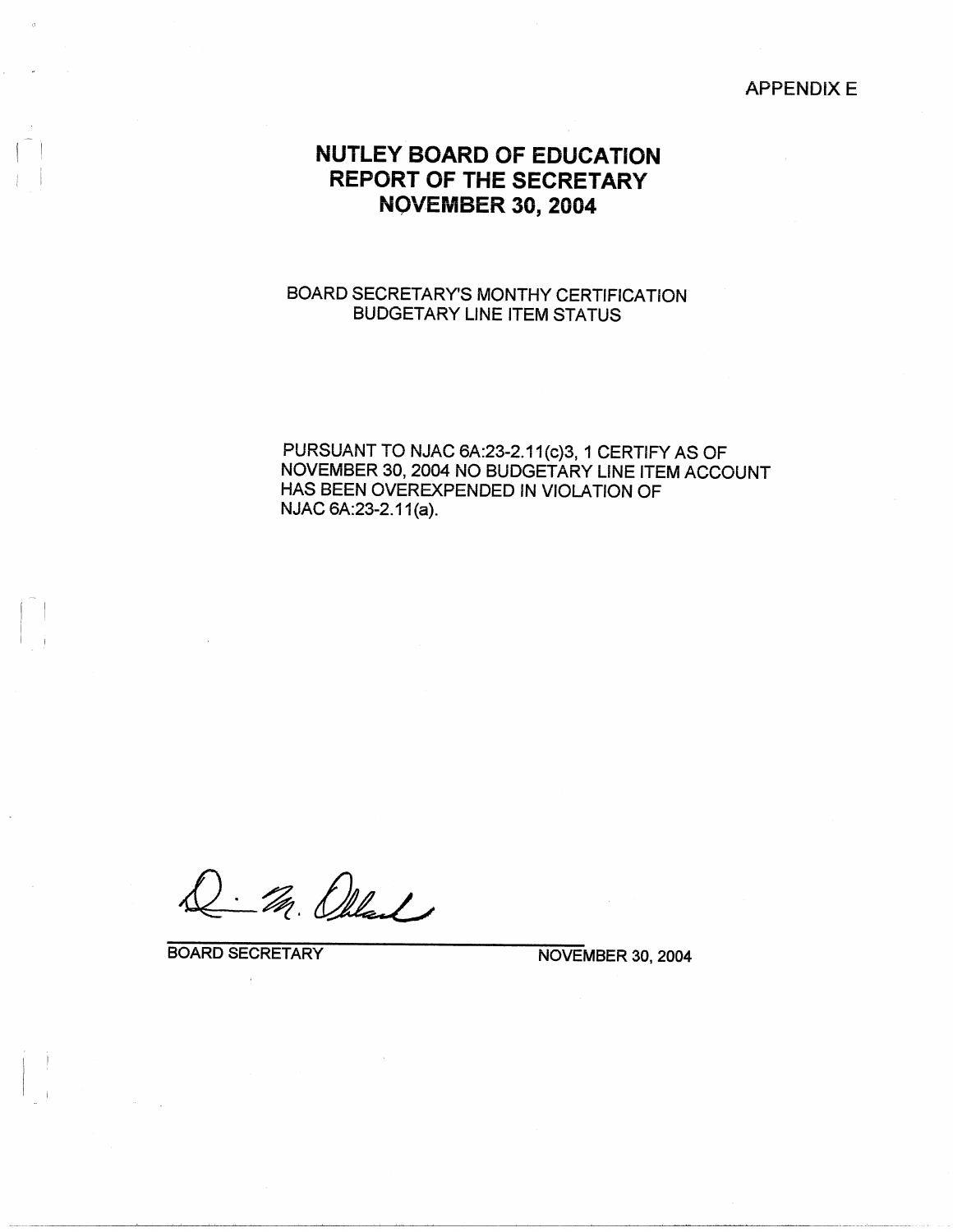**12/20/04** 

 $\mathcal{L}_{\mathcal{L}}$ 

|                                    | <b>Starting date</b>                          | Ending date 11/30/04<br>7/1/04              | <b>Fund: 10</b>   |                 |  |
|------------------------------------|-----------------------------------------------|---------------------------------------------|-------------------|-----------------|--|
|                                    | <b>Assets and Resources</b><br><b>Assets:</b> |                                             |                   |                 |  |
|                                    |                                               |                                             |                   | \$3,336,190.44  |  |
|                                    | 101<br>$102 - 106$                            | Cash in bank                                |                   | \$3,900.00      |  |
|                                    | 111                                           | <b>Cash Equivalents</b><br>Investments      |                   | \$0.00          |  |
|                                    | 116                                           | Capital Reserve Account                     |                   | \$117,513.35    |  |
|                                    | 121                                           | Tax levy Receivable                         |                   | \$0.00          |  |
|                                    |                                               |                                             |                   |                 |  |
|                                    |                                               | Accounts Receivable:                        |                   |                 |  |
|                                    | 132                                           | Interfund                                   | \$8,234.85        |                 |  |
|                                    | 141                                           | Intergovernmental - State                   | \$83,271.07       |                 |  |
|                                    | 142                                           | Intergovernmental - Federal                 | \$0.00            |                 |  |
|                                    | 143                                           | Intergovernmental - Other                   | \$0.00            |                 |  |
|                                    | 153, 154                                      | Other (net of estimated uncollectable of \$ | \$0.00            | \$91,505.92     |  |
|                                    |                                               | Loans Receivable:                           |                   |                 |  |
|                                    | 131                                           | Interfund                                   | \$0.00            |                 |  |
|                                    | 151, 152                                      | Other (Net of estimated uncollectable of \$ | \$0.00            | \$0.00          |  |
|                                    |                                               | <b>Other Current Assets</b>                 |                   | \$0.00          |  |
|                                    |                                               | <b>Resources:</b>                           |                   |                 |  |
|                                    | 301                                           | <b>Estimated revenues</b>                   | \$43,394,228.00   |                 |  |
|                                    | 302                                           | Less revenues                               | (\$17,157,624.12) | \$26,236,603.88 |  |
|                                    |                                               | <b>Total assets and resources</b>           |                   | \$29,785,713.59 |  |
| <b>Liabilities and fund equity</b> |                                               |                                             |                   |                 |  |
|                                    |                                               | Liabilities:                                |                   | \$3,336,190.44  |  |
|                                    | 411                                           | Intergovernmental accounts payable - state  |                   | \$0.00          |  |
|                                    | 421                                           | Accounts payable                            |                   | \$2,710.04      |  |
|                                    | 431                                           | Contracts payable                           |                   | \$0.00          |  |
|                                    | 451                                           | Loans payable                               |                   | \$0.00          |  |
|                                    | 481                                           | Deferred revenues                           |                   | \$0.00          |  |
|                                    |                                               | Other current liabilities                   |                   | \$0.00          |  |
|                                    |                                               | <b>Total liabilities</b>                    |                   | \$2,710.04      |  |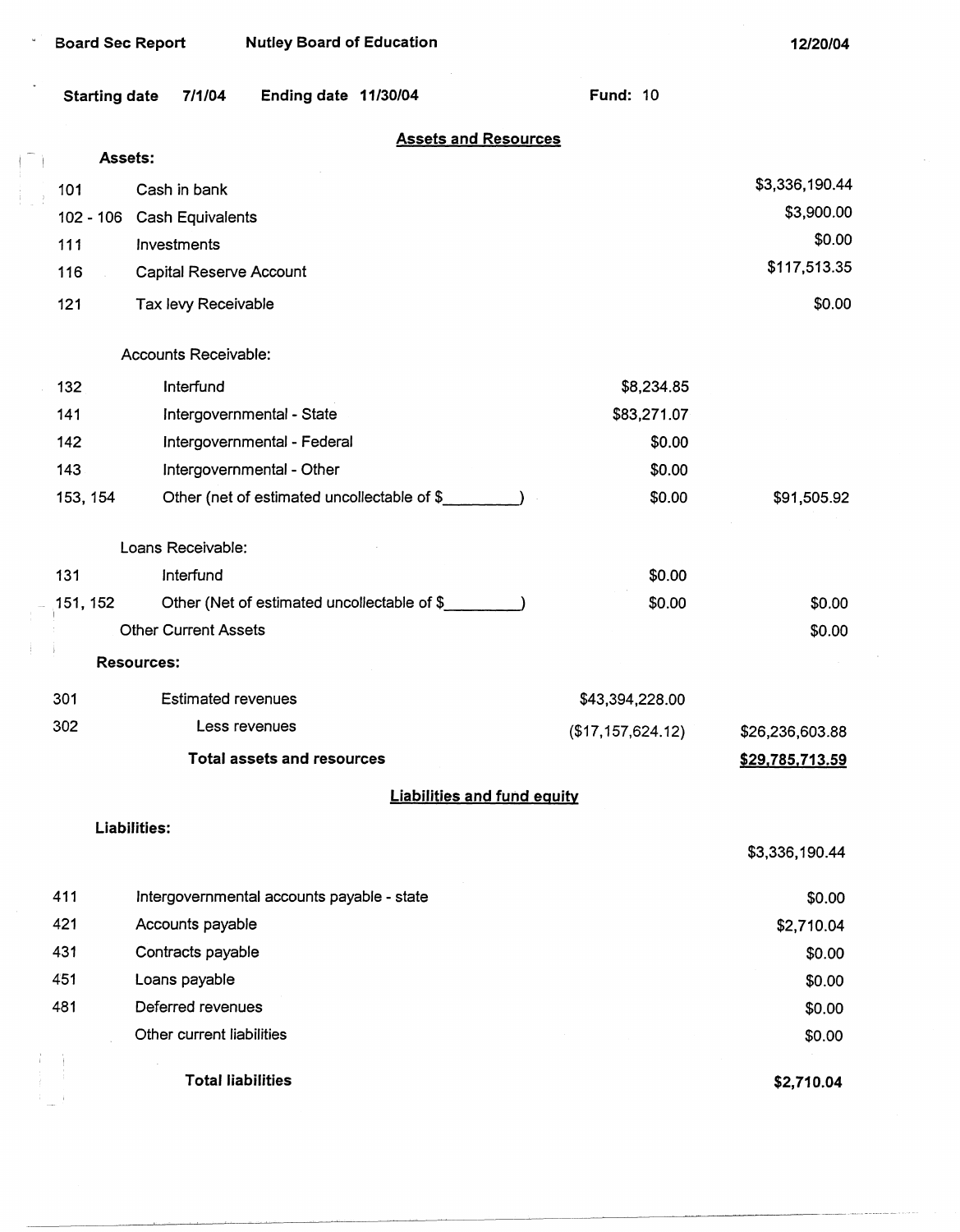$\bar{u}$ 

| <b>Starting date</b>                   | 7/1/04<br>Ending date 11/30/04              | <b>Fund: 20</b>                |        |  |  |
|----------------------------------------|---------------------------------------------|--------------------------------|--------|--|--|
| <b>Assets and Resources</b><br>Assets: |                                             |                                |        |  |  |
| 101                                    | Cash in bank                                | \$120,976.33                   |        |  |  |
|                                        | 102 - 106 Cash Equivalents                  |                                | \$0.00 |  |  |
| 111                                    | Investments                                 |                                | \$0.00 |  |  |
| 116                                    | Capital Reserve Account                     |                                | \$0.00 |  |  |
| 121                                    | Tax levy Receivable                         |                                | \$0.00 |  |  |
|                                        | Accounts Receivable:                        |                                |        |  |  |
| 132                                    | Interfund                                   | \$0.00                         |        |  |  |
| 141.                                   | Intergovernmental - State                   | \$694.07                       |        |  |  |
| 142                                    | Intergovernmental - Federal                 | \$440.96                       |        |  |  |
| 143                                    | Intergovernmental - Other                   | \$0.00                         |        |  |  |
| 153, 154                               | Other (net of estimated uncollectable of \$ | \$0.00<br>\$1,135.03           |        |  |  |
|                                        | Loans Receivable:                           |                                |        |  |  |
| 131                                    | Interfund                                   | \$0.00                         |        |  |  |
| 151, 152                               | Other (Net of estimated uncollectable of \$ | \$0.00                         | \$0.00 |  |  |
|                                        | <b>Other Current Assets</b>                 |                                | \$0.00 |  |  |
|                                        | <b>Resources:</b>                           |                                |        |  |  |
| 301                                    | <b>Estimated revenues</b>                   | \$772,100.00                   |        |  |  |
| 302                                    | Less revenues                               | (\$153,205.25)<br>\$618,894.75 |        |  |  |
|                                        | <b>Total assets and resources</b>           | \$741,006.11                   |        |  |  |
|                                        | <b>Liabilities and fund equity</b>          |                                |        |  |  |
| Liabilities:                           |                                             |                                |        |  |  |
|                                        |                                             | \$120,976.33                   |        |  |  |
| 411                                    | Intergovernmental accounts payable - state  | \$59,834.47                    |        |  |  |
| 421                                    | Accounts payable                            | \$39,381.15                    |        |  |  |
| 431                                    | Contracts payable                           | \$0.00                         |        |  |  |
| 451                                    | Loans payable                               | \$0.00                         |        |  |  |
| 481                                    | Deferred revenues                           | \$127,127.92                   |        |  |  |
|                                        | Other current liabilities                   | \$257.80                       |        |  |  |

**Total liabilities** 

**\$226,601.34**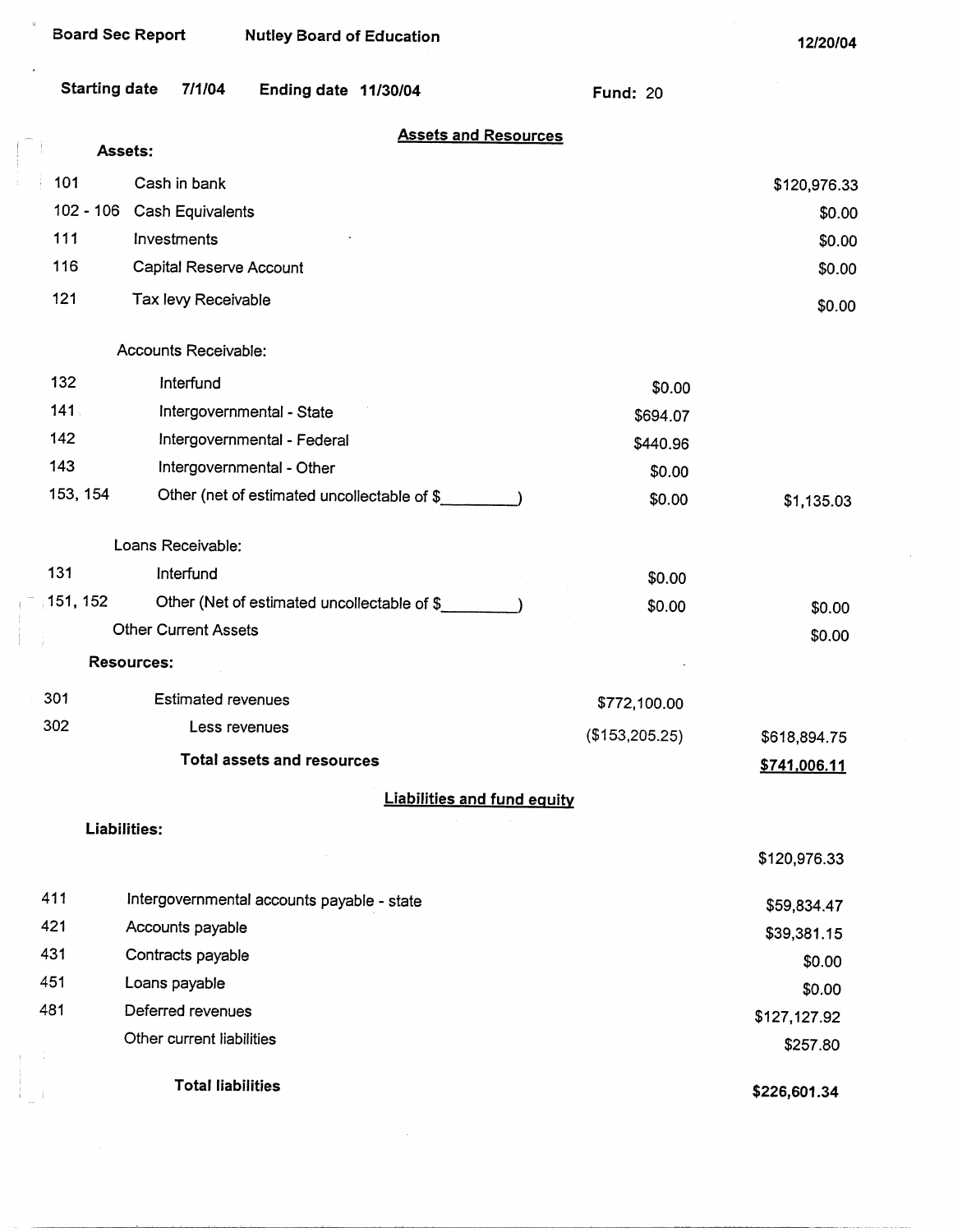$\mathbf{u}$ 

 $\mathbb{R}^n$  $\mathbf{r}$ 

| Starting date | 7/1/04 | Ending date 11/30/04 |  |  |
|---------------|--------|----------------------|--|--|
|---------------|--------|----------------------|--|--|

Fund: 30

## **Assets and Resources**

|           | Assets:                                     |                |                  |
|-----------|---------------------------------------------|----------------|------------------|
| 101       | Cash in bank                                |                | (\$1,441,735.29) |
| 102 - 106 | <b>Cash Equivalents</b>                     |                | \$0.00           |
| 111       | Investments                                 |                | \$0.00           |
| 116       | Capital Reserve Account                     |                | \$0.00           |
| 121       | Tax levy Receivable                         |                | \$0.00           |
|           | Accounts Receivable:                        |                |                  |
| 132       | Interfund                                   | \$0.00         |                  |
| 141       | Intergovernmental - State                   | \$1,744,416.75 |                  |
| 142       | Intergovernmental - Federal                 | \$0.00         |                  |
| 143       | Intergovernmental - Other                   | \$0.00         |                  |
| 153, 154  | Other (net of estimated uncollectable of \$ | \$0.00         | \$1,744,416.75   |
|           | Loans Receivable:                           |                |                  |
| 131       | Interfund                                   | \$0.00         |                  |
| 151, 152  | Other (Net of estimated uncollectable of \$ | \$0.00         | \$0.00           |
|           | <b>Other Current Assets</b>                 |                | \$0.00           |
|           | <b>Resources:</b>                           |                |                  |
| 301       | <b>Estimated revenues</b>                   | \$0.00         |                  |
| 302       | Less revenues                               | \$0.00         | \$0.00           |
|           | <b>Total assets and resources</b>           |                | \$302,681.46     |
|           | <b>Liabilities and fund equity</b>          |                |                  |
|           | Liabilities:                                |                |                  |
| 101       | Cash in bank                                |                | (\$1,441,735.29) |
| 411       | Intergovernmental accounts payable - state  |                | \$0.00           |
| 421       | Accounts payable                            |                | \$284,104.27     |
| 431       | Contracts payable                           |                | \$0.00           |
| 451       | Loans payable                               |                | \$0.00           |
| 481       | Deferred revenues                           |                | \$1,939,323.65   |
|           | Other current liabilities                   |                | \$8,226.80       |
|           | <b>Total liabilities</b>                    |                | \$2,231,654.72   |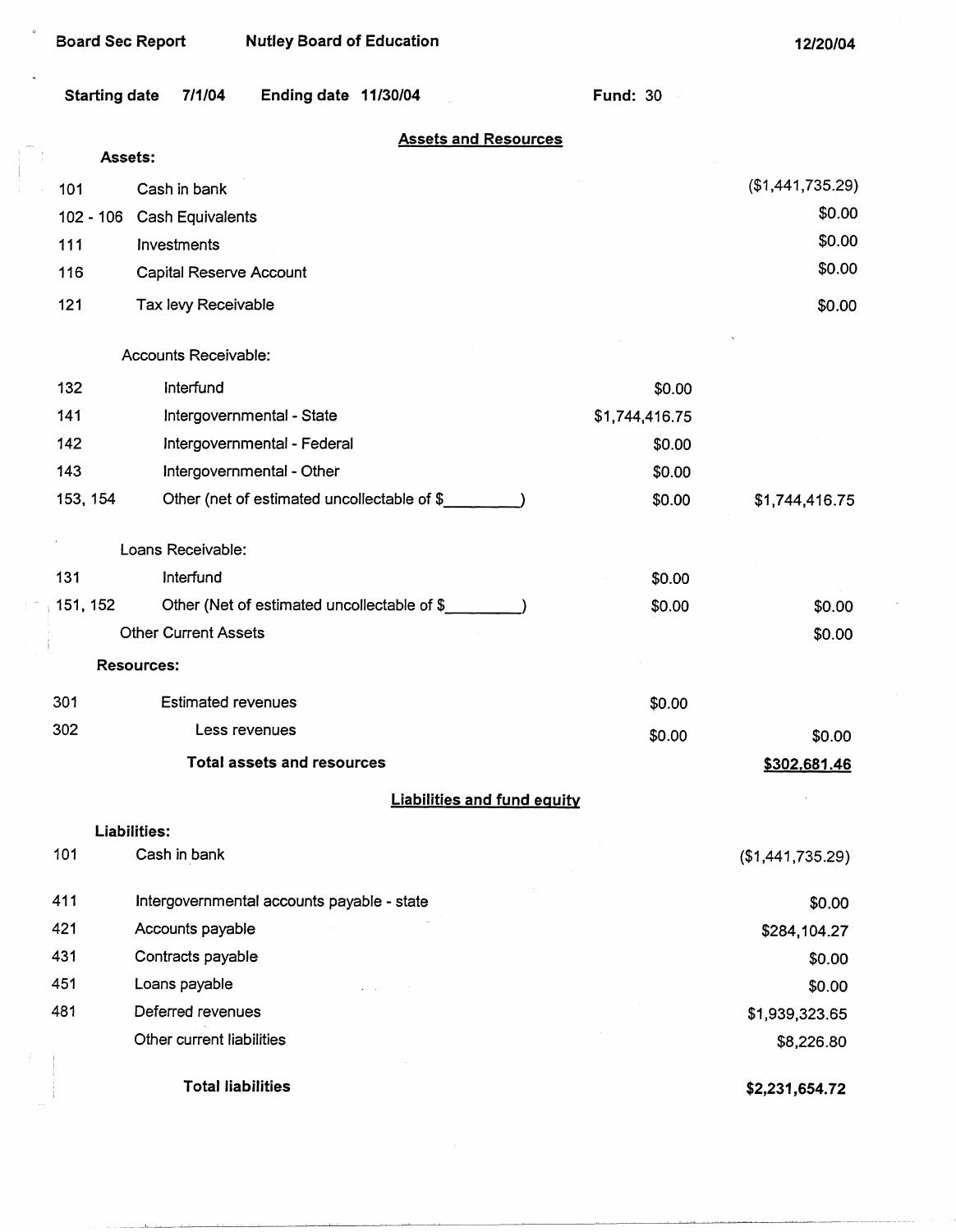$\mathbf{d}$ 

 $\mathcal{V}$ 

 $\frac{1}{2}$ 

 $\frac{1}{3}$ 

| <b>Starting date</b> | 7/1/04                      | Ending date 11/30/04                        | <b>Fund: 40</b> |              |
|----------------------|-----------------------------|---------------------------------------------|-----------------|--------------|
|                      | Assets:                     | <b>Assets and Resources</b>                 |                 |              |
| 101                  | Cash in bank                |                                             |                 | \$62,259.38  |
|                      | 102 - 106 Cash Equivalents  |                                             |                 | \$0.00       |
| 111                  | Investments                 |                                             |                 | \$0.00       |
| 116                  | Capital Reserve Account     |                                             |                 | \$0.00       |
| 121                  | Tax levy Receivable         |                                             |                 | \$0.00       |
|                      | Accounts Receivable:        |                                             |                 |              |
| 132                  | Interfund                   |                                             | \$0.00          |              |
| 141                  |                             | Intergovernmental - State                   | \$0.00          |              |
| 142                  |                             | Intergovernmental - Federal                 | \$0.00          |              |
| 143                  |                             | Intergovernmental - Other                   | \$0.00          |              |
| 153, 154             |                             | Other (net of estimated uncollectable of \$ | \$0.00          | \$0.00       |
|                      | Loans Receivable:           |                                             |                 |              |
| 131                  | Interfund                   |                                             | \$0.00          |              |
| 151, 152             |                             | Other (Net of estimated uncollectable of \$ | \$0.00          | \$0.00       |
|                      | <b>Other Current Assets</b> |                                             |                 | \$0.00       |
|                      | <b>Resources:</b>           |                                             |                 |              |
| 301                  | <b>Estimated revenues</b>   |                                             | \$319,560.00    |              |
| 302                  | Less revenues               |                                             | (\$309,582.00)  | \$9,978.00   |
|                      |                             | <b>Total assets and resources</b>           |                 | \$72,237.38  |
|                      |                             | <b>Liabilities and fund equity</b>          |                 |              |
|                      | Liabilities:                |                                             |                 |              |
|                      |                             |                                             |                 | \$62,259.38  |
|                      |                             |                                             |                 |              |
| 411                  |                             | Intergovernmental accounts payable - state  |                 | \$0.00       |
| 421                  | Accounts payable            |                                             |                 | \$0.00       |
| 431                  | Contracts payable           |                                             |                 | \$0.00       |
| 451                  | Loans payable               |                                             |                 | \$0.00       |
| 481                  | Deferred revenues           |                                             |                 | \$0.00       |
|                      | Other current liabilities   |                                             |                 | (\$6,492.92) |
|                      |                             |                                             |                 |              |

**Total liabilities** 

**(\$6,492.92)**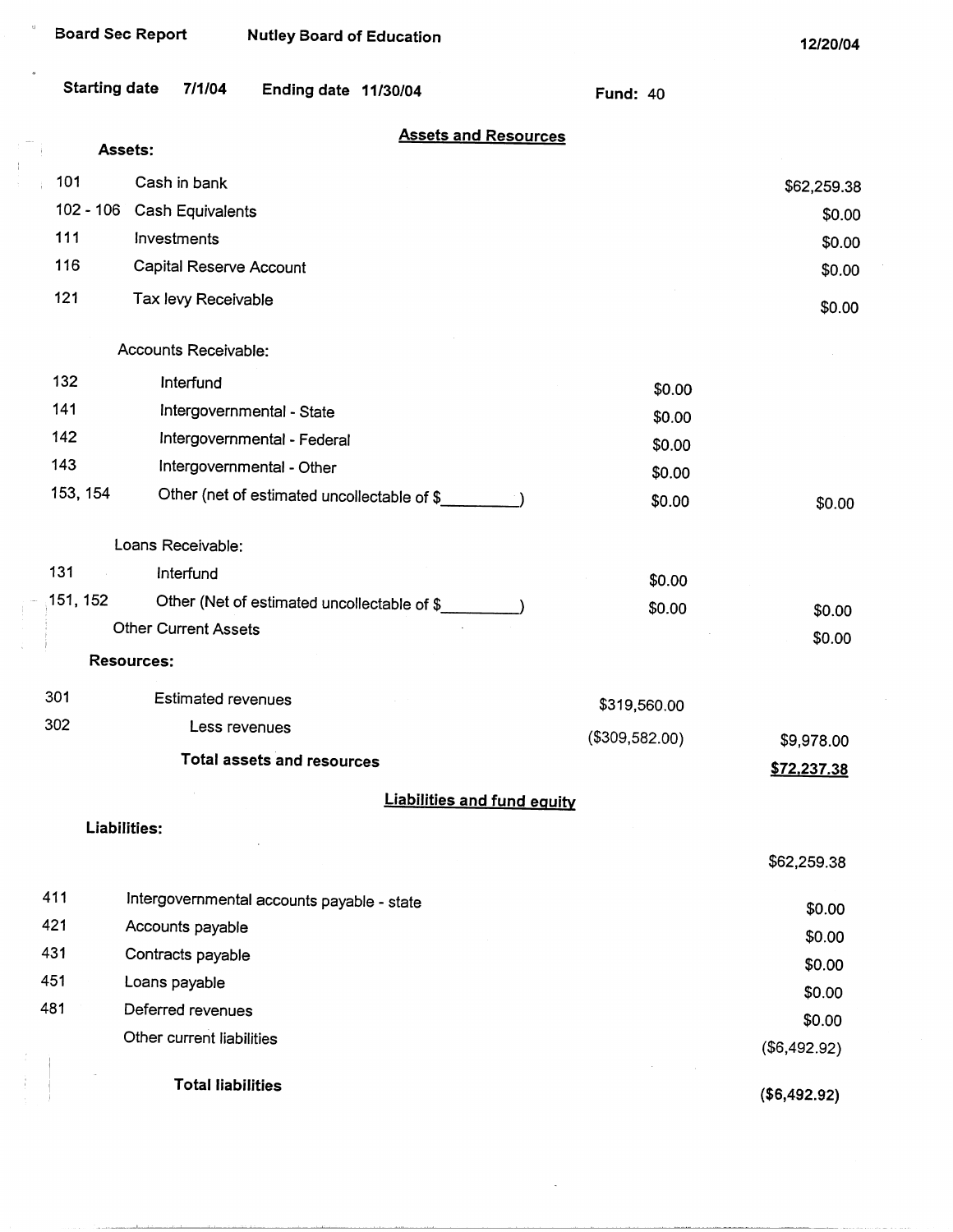$\bar{\alpha}$ 

Ĵ.

Ĵ

Ĵ.  $\bar{1}$ 

| <b>Starting date</b> | 7/1/04<br>Ending date 11/30/04                | <b>Fund: 50</b> |                    |
|----------------------|-----------------------------------------------|-----------------|--------------------|
|                      | <b>Assets and Resources</b><br><b>Assets:</b> |                 |                    |
| 101                  | Cash in bank                                  |                 |                    |
|                      | 102 - 106 Cash Equivalents                    |                 | (\$116,318.76)     |
| 111                  | Investments                                   |                 | \$150.00<br>\$0.00 |
| 116                  | Capital Reserve Account                       |                 | \$0.00             |
| 121                  | Tax levy Receivable                           |                 |                    |
|                      |                                               |                 | \$0.00             |
|                      | Accounts Receivable:                          |                 |                    |
| 132                  | Interfund                                     | \$0.00          |                    |
| 141                  | Intergovernmental - State                     | \$0.00          |                    |
| 142                  | Intergovernmental - Federal                   | \$0.00          |                    |
| 143                  | Intergovernmental - Other                     | \$0.00          |                    |
| 153, 154             | Other (net of estimated uncollectable of \$   | \$0.00          | \$0.00             |
|                      | Loans Receivable:                             |                 |                    |
| 131                  | Interfund                                     | \$0.00          |                    |
| 151, 152             | Other (Net of estimated uncollectable of \$   | \$0.00          | \$0.00             |
|                      | <b>Other Current Assets</b>                   |                 | \$17,186.29        |
|                      | <b>Resources:</b>                             |                 |                    |
| 301                  | <b>Estimated revenues</b>                     | \$0.00          |                    |
| 302                  | Less revenues                                 | (\$123,330.32)  | (\$123,330.32)     |
|                      | <b>Total assets and resources</b>             |                 | $($ \$222,312.79)  |
|                      | <b>Liabilities and fund equity</b>            |                 |                    |
|                      | Liabilities:                                  |                 |                    |
| 101                  | Cash in bank                                  |                 | (\$116,318.76)     |
| 411                  | Intergovernmental accounts payable - state    |                 | \$0.00             |
| 421                  | Accounts payable                              |                 | \$0.00             |
| 431                  | Contracts payable                             |                 | \$0.00             |
| 451                  | Loans payable                                 |                 | \$0.00             |
| 481                  | Deferred revenues                             |                 | \$4,051.52         |
|                      | Other current liabilities                     |                 | \$29,040.42        |
|                      | <b>Total liabilities</b>                      |                 | \$33,091.94        |

 $\cdots$